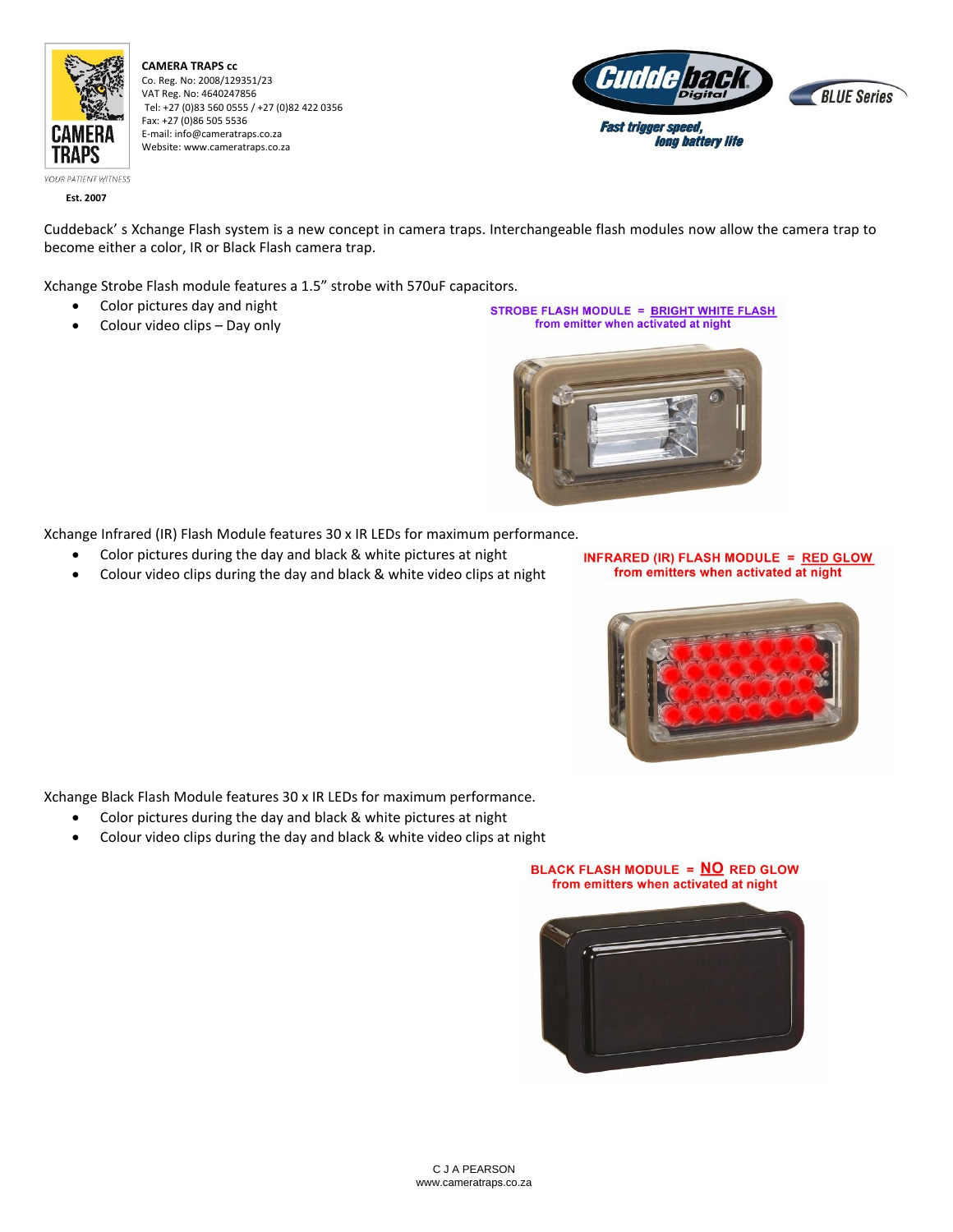







STEP 3: Carefully replace with the required flash module STEP 4: Gently push the new flash module in to make secure (NB - make sure to line the flash pins up correctly)



STEP 1: Unscrew the 4 x screws on the flash cover STEP 2: Gently pull out the existing flash module